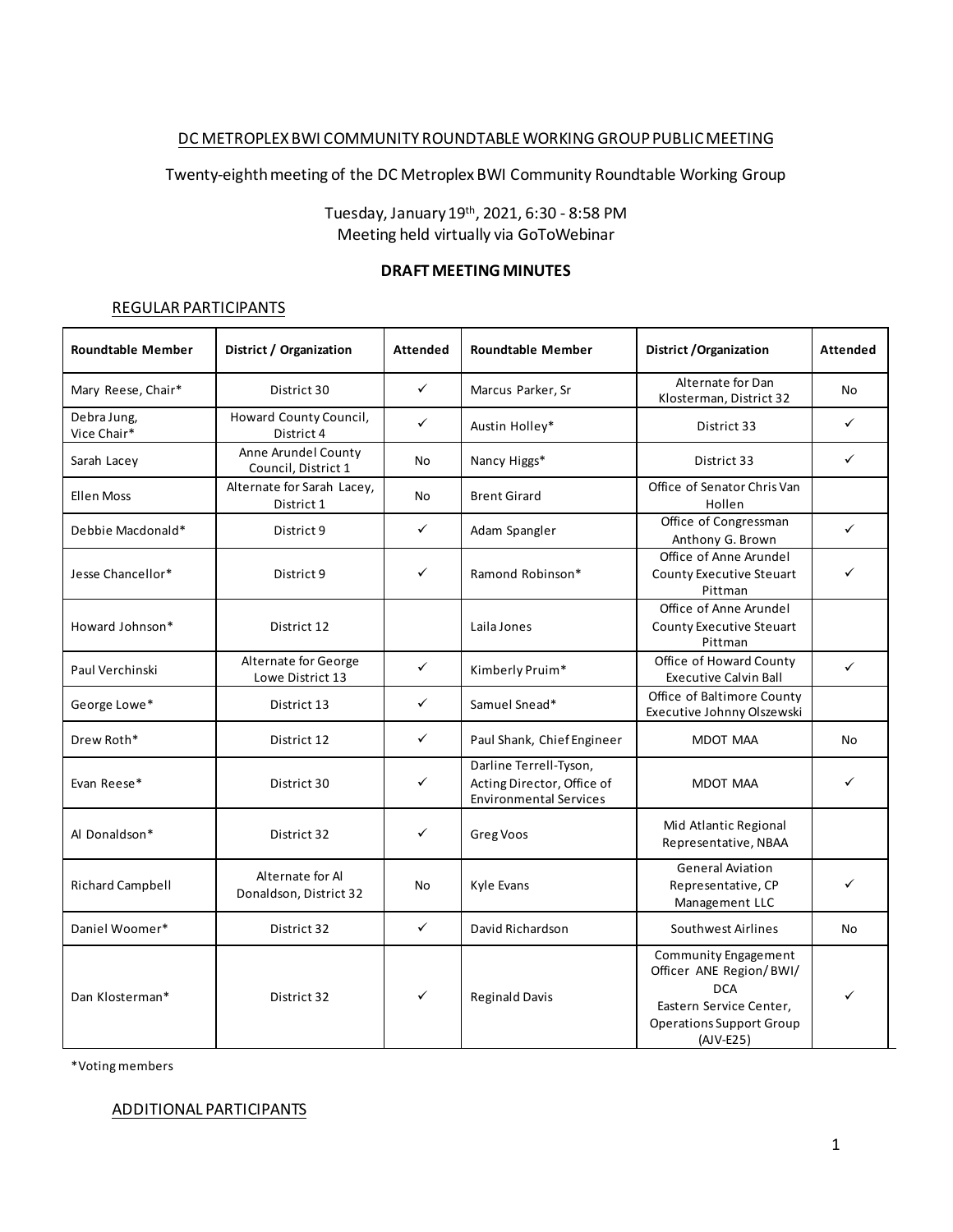Maryland Department of Transportation (MDOT) Maryland Aviation Administration (MAA) Kevin Clarke, Office of Planning Bruce Rineer, Manager Noise Section Karen Harrell, Noise Section

Contractor Support Royce Bassarab, HNTB

#### MEETING MATERIALS

Participants received the following materials in advance:

Meeting Agenda for January 19, 2021

Handouts at the meeting:

- none

Presentations at the meeting:

- BWI Marshall Airport Noise Zone (ANZ) Post-NextGen (Prepared and presented by the Roundtable)
- Airport Noise and Operations Monitoring System (ANOMS) and its use to increase community engagement and transparency regarding the impact of aircraft noise pollution on residents (Prepared and presented by the Roundtable)
- Email communication between MDOT MAA and Roundtable Chair

## **1. WELCOME AND INTRODUCTIONS**

#### *Introduction & Member Roll Call*

Mr. Bruce Rineer noted that tonight's virtual meeting is operating similarly to an in-person meeting, but with some different procedures, including a request that all attendees mute their microphones, that all members of the public are muted but questions are requested to be input into the chat bar, that the 'raise hand' function should be used for technical issues or questions, and that it is recommended to have only one browser open. Mr. Rineer displayed the agenda.

Ms. Mary Reese (Chair) welcomed everyone and wished attendees a Happy New Year. Prior to roll call, Ms. Reese discussed an issue with registration and posting of this meeting, which was not corrected until last Friday, which is not ideal. Ms. Reese noted that she hoped this was a one-time occurrence, and also noted the agenda link on maacommunityrelations.com did not work, and some documents had been provided to the Roundtable late.

Ms. Reese asked each representative to introduce themselves and to state the district they represent.

#### *Review and Approve Meeting Agenda*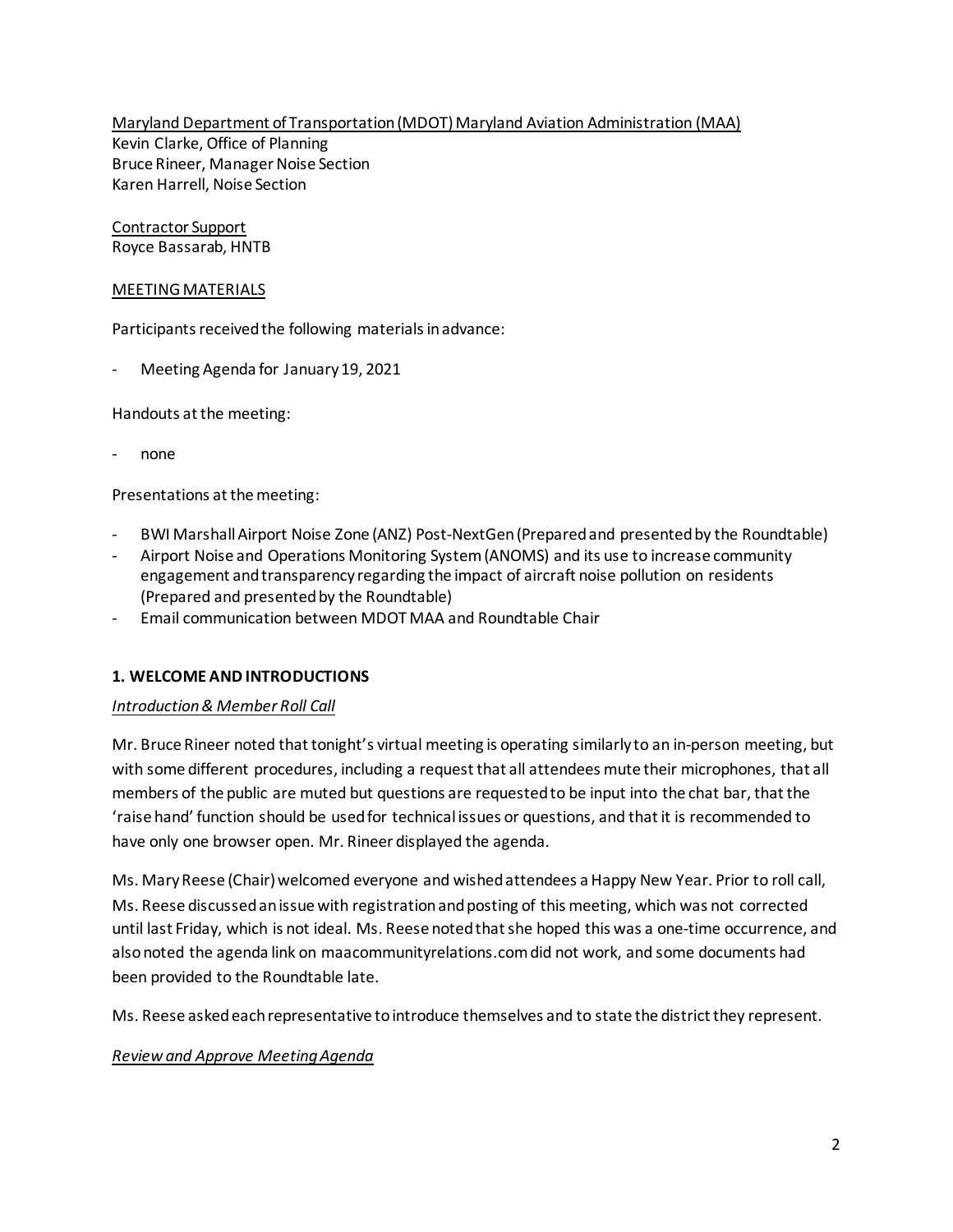Ms. Reese entertained a motion to approve this evening's meeting agenda. Mr. Dan Woomer made a motion to approve the agenda, seconded by Mr. Evan Reese. All voted in favor. Tonight's meeting agenda was approved.

# **2. DISCUSSION OF NOVEMBER AND DECEMBER MINUTES**

Ms. Reese discussed the November and December meeting minutes. She noted she had not received transcript or recording for the November meeting, and that MDOT MAA has requested that the Roundtable submit a Public Information Act request. Ms. Reese sent a letter to Mr. Shank on January 13<sup>th</sup> requesting clarification, but has not yet received a response. As such, Ms. Reese suggested that the November minutes again be tabled.

Ms. Reese noted that the December meeting minutes have not yet reviewed by the technical committee and entertained a motion to table the approval of both the November and December meeting minutes. Mr. Woomer made a motion to table the minutes, seconded by Mr. George Lowe.

# **3. ANZ DISCUSSIONAND LEGISLATIVE ACTION**

Ms. Reese introduced a discussion on the BWI Marshall Airport Noise Zone (ANZ) and presented a number of slides that she had prepared. Ms. Reese briefly turned over the floor to Ms. Deb Jung. Ms. Jung statedthat a memorial service for COVID-19 victims was taking place this evening and that she would need to leave the meeting early. She reminded everyone that hope is coming with vaccinations, and that she hoped to meet at MDOT MAA again in the spring and noted the importance of meeting together.

Ms. Reese statedthat lot of work has occurred with the MDOT MAA ANZ since March, and highlighted the areas she sees as the most important. Ms. Reese acknowledgedthat Roundtable members may not be technical experts regarding the ANZ, but are experts regarding noise complaints in the community. Ms. Reese explained the purpose of the presentation was to review the purpose and process of the ANZ update as required by COMAR, to highlight the noise threshold used to determine the ANZ, and to demonstrate with post-NextGen noise complaints and reports that these metrics are problematic.

Ms. Reese presented a slide stating that the current certified ANZ is from 2014, and the process occurs every five years, and the results are incorporated in COMAR. The ANZ process was established by the Maryland Environmental Noise Act of 1974 prior to the Federal government'simplementation of the 14 CFR Part 150 program and noted that Maryland is unique and had been forward thinking in implementing this process.

Ms. Reese mentioned the intent of the ANZ is to protect the citizens of Maryland from the impact of transportation related noise, and to control incompatible land development in areas where noise levels are 65 dB DNL or more. Ms. Reese showed the 2020 Base Year DNL contours, and Mr. Rineer clarified that the 2020 base year as shown doesn't represent the composite DNL contour that comprise the composite ANZ. Ms. Reese noted that better images and graphics are forthcoming. Ms. Reese stated that it is important to note planned airport growth, by approximately 6% for the 5-year condition; by 15% for the 10-year condition; and that by 2030 a parallel Runway 10R/28L will be built and a 1,000'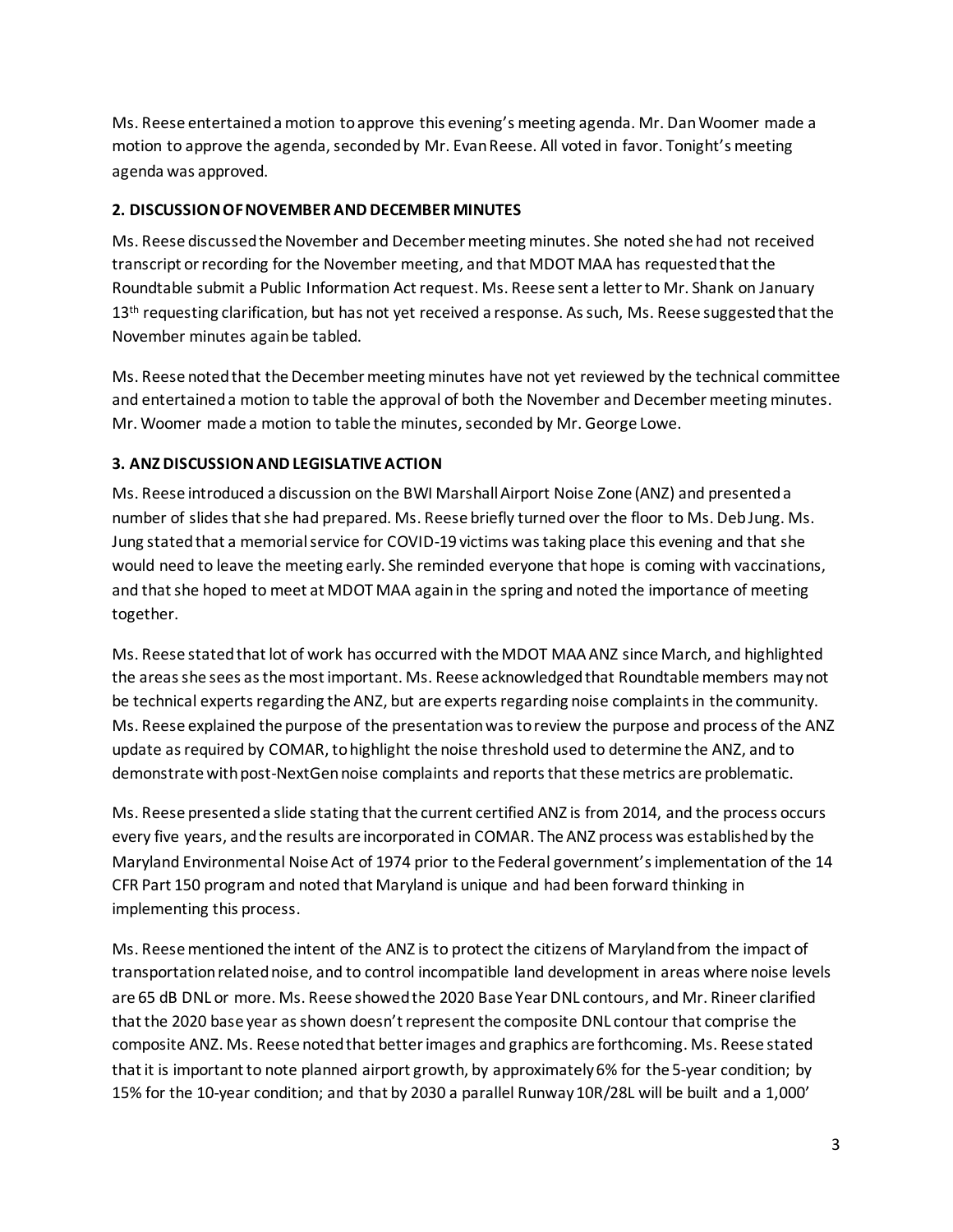extension of 15R/33L will be complete. Ms. Reese saida new parallel runway might help some things and hurt some things, but that an extension of Runway 15R/33L would allow heavier (and therefore noisier) aircraft to arrive and depart and exacerbate noise concerns. Ms. Reese showed the forecast DNL contours for 2025 and 2030.

Ms. Reese presentedthe distribution of noise complaints from the first quarter of 2019 (as previously prepared for the Roundtable). Ms. Reese approximated the 2020 contours over the noise complaints. It shows that noise complaints are occurring far beyond the ANZ. Ms. Reese stated that if the purpose of the ANZ is to protect people from aviation noise, it's going to fail.

Ms. Reese introduced the portable noise monitoring program (an MDOT MAA program available upon homeowner request, which results in a detailed technical report upon conclusion). The reports are very detailed and are available on the MDOT MAA website. Ms. Reese noted she was not able to map all of the residential portable noise monitoring reports but that Roundtable may be interested in pursuing this. These reports are important because they are surveying far away from the airport, and the fact that people who take the time and effort to request portable noise monitoring are obviously very bothered by airport noise. Ms. Reese noted, for example, that her property is located over 16 miles from BWI Marshall and she has had a portable noise monitor at her home.

Ms. Reese presented a graph showing portable noise monitoring reports between 2015 and 2020 and provided the results in terms of DNL, as well asthe averages. Ms. Reese noted that not a single report shows a DNL of 65 dB. Ms. Reese also highlighted the lowest levels in the 40's, which means those individuals are still bothered by aviation noise even at very low DNL levels. She emphasized that these numbers tell a story and we have a lot of work to do.

Ms. Reese concluded her presentationand stated Mr. Chancellor's presentation would provide more ideas for a path forward, and opened the floor for discussion. Ms. Nancy Higgs stated she has reviewed the ANZ document, and said that the executive summary describes the increase in the size of the ANZ that includes a shift in day/night distribution of operations, changes in aircraft fleet, etc. but does not mention NextGen. Ms. Higgs pointed out that aircraft altitudes are an issue, and Ms. Higgs had a portable noise monitor at her residence years ago and consistently saw results of 65 dB, 10 miles from BWI Marshall. Ms. Reese noted she was concerned with modeling, which does not reflect how the noise is actually experienced by those living under flight paths. Ms. Reese noted she doesn't know the input parameters used for noise modeling (i.e. constant approach versus step-down approach procedure). Ms. Higgs agreed this was a problem.

Mr. Reese noted that modeling is a necessary evil and estimations have to be made, but he agreed that the Roundtable does not know if the noise model is run to represent an optimistic (least amount of noise), pessimistic (largest amount of noise) or median scenario. Mr. Reese stated he would not be surprised to learn that the model represented the input parameters that model the least amount of noise, at MDOT MAA direction. Mr. Reese noted the input data is most likely reasonable but may not be what we want going into the model. Most importantly, Mr. Reese commented on the 1950's DNL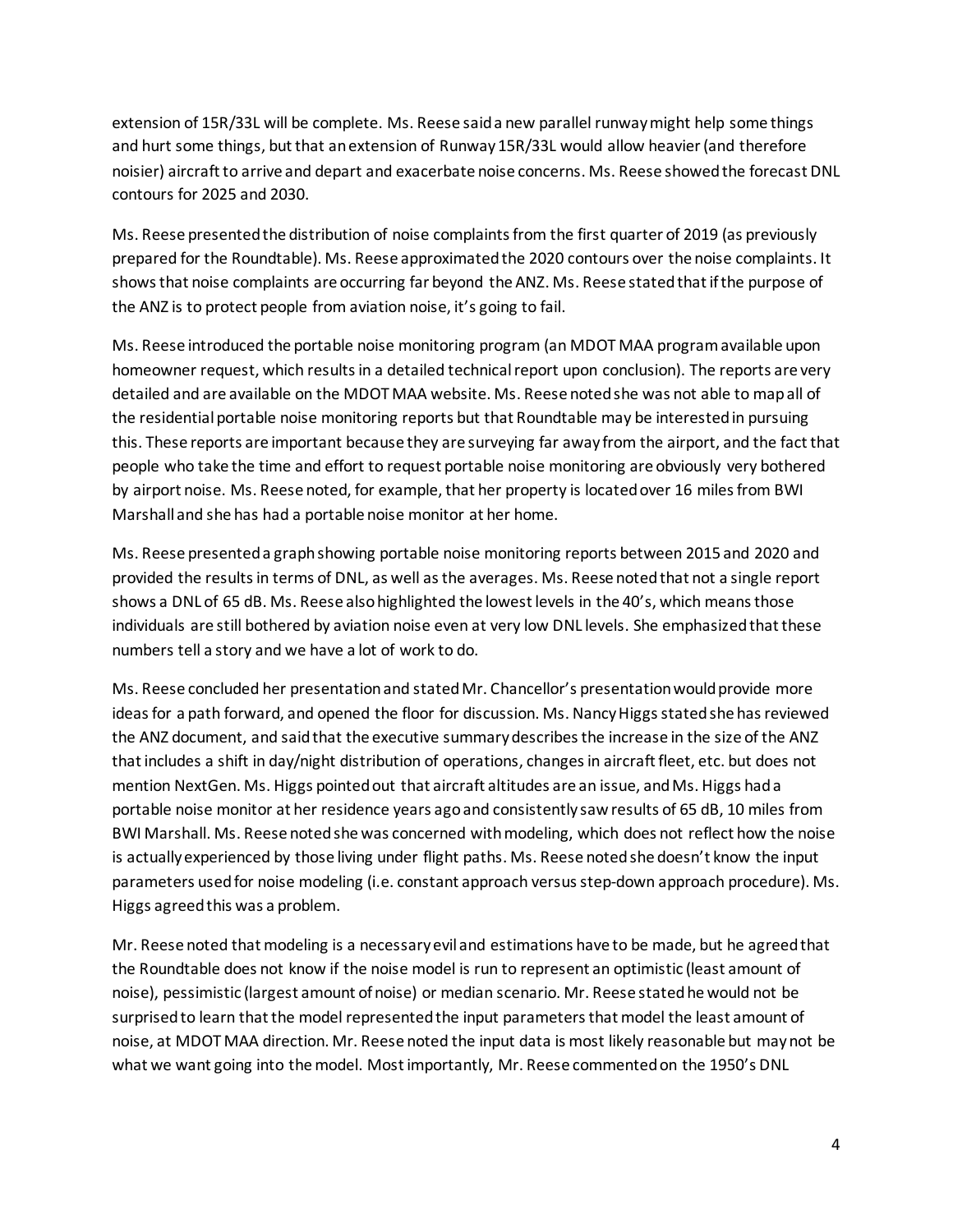"pseudo-science", and stated that we need to drastically update the way we look at noise - if someone is complaining about 45 DNL, the model needs to address that, and this system isn't set up to do so.

Mr. Drew Roth noted that to address the 65 DNL standard, changes through legislationmust be the course as it is coded into regulations. He stated people beyond the 65 DNL contour are impacted by noise. Strategically, to address the standard is a legislature question, not the ANZ, which works within the framework defined by the law. He stated there are other things that could be done within the ANZ– like the assumptions that underly the model (wind direction, temp, humidity) – be clear that the Roundtable expects that the DNL contours are not done under specially selected conditions. Mr. Roth noted that the absolute values are less interesting than how they might change with new flight procedures. Mr. Roth suggestedthat the Roundtable ask the MDOT MAA and legislature to establisha baseline prior to implementation to see how things change to determine whether the Roundtable's proposed changes make a difference. If they do not make a difference, the Roundtable has justification to ask for more changes. Mr. Roth suggested some locations where such monitoring might be appropriate.

Mr. Paul Verchinski stated that he agreed with Mr. Roth, and that he would like to see the permanent noise monitors, once the contours are established; those monitors be placed where the contours are to see whether the modeled values are correct. Unless models are validated, they aren't telling you what is truly going on. Mr. Verchinski had a conversation with an FAA representative about validating models, who stated that "FAA uses the model that we have and there are so many noise monitoring systems that could be put on the ground, we don't deal with any of those". Mr. Verchinski stated that regulations for highways and transit tell you what monitors to be used to validate the model. Mr. Verchinski also suggestedthe 60 and 55 DNL contours be added to the ANZ, if MDOT MAA won't include those the Roundtable should ask the Legislature.

Ms. Higgs noted that her area is not even shown on the graphics and agreed with Mr. Verchinski's comments. Her portable noise monitoring report showed results over 65 dB. Ms. Reese noted that MDOT MAA is doing a great job completing the ANZ process as required, but Ms. Reese doesn't know the parameters that were used. She stated that the noise contours may be drawn correctly, but the use of 65 DNL is the problem.

Mr. Jesse Chancellor noted that a public meeting on the ANZ process is scheduled for January 28<sup>th</sup>, and that the draft minutes from the last meeting discussed having a unified public position that Mr. Roth described as the best approach, and questioned when that meeting would occur. Mr. Roth stated that a small team could put together a draft position, comprised of the technical and legislative committees. The Roundtable could then endorse the position, which becomes the formal Roundtable feedback that could also be sent to the Legislature. Mr. Roth suggests that the Roundtable identify a working team who agree to attend the public meeting on the 28th and meet afterwards to determine a position and he is willing to put together PowerPoint bullets. That process would determine what to say with bullet points, get Roundtable concurrence, then have a good writer finalize the letter. Mr. Chancellor asked for the final deadline for comments, and Mr. Rineer stated that the final deadline for comments is February 15<sup>th</sup>. The next Roundtable meeting is scheduled for February 9<sup>th</sup>.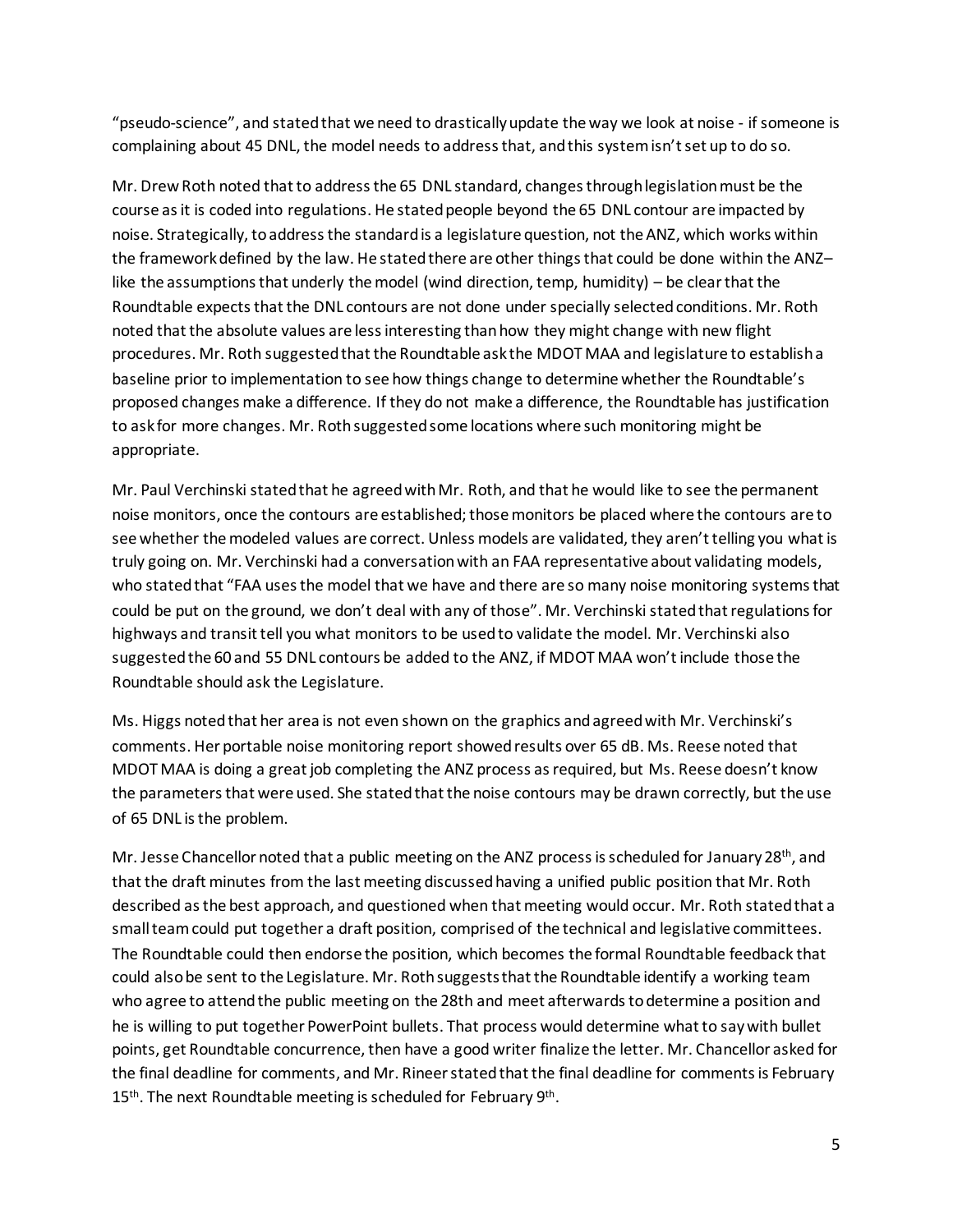Mr. Verchinski thought the comment period for the ANZ was 60 days. Mr. Rineer noted the comment period for the ANZ is 30 days as required and provided under COMAR. Ms. Reese noted the FAA's Neighborhood Environmental Survey includes a 60-day comment period.

Ms. Reese asked if Mr. Roth would lead this effort, and Mr. Roth suggested he will join the technical committee, make it a technical/legislative committee joint effort, and let the chair of technical committee run it. Mr. Roth suggested Ms. Reese could provide final edits. Mr. Roth suggested a legislative/technical committee review session via Zoom at 2:00 p.m. the afternoon of Sunday, January 31<sup>st</sup>. Ms. Reese would turn it around quickly (1-2 days) in advance of the February 9<sup>th</sup> Roundtable meeting.

## **4. NOISE MONITORING PRESENTATION**

Mr. Chancellor began a presentation on the MDOT MAA noise monitoring system. Mr. Chancellor noted that the Roundtable had hoped MDOT MAA would provide a presentationon this topic, but as they indicated they were unable to do so, he prepared a presentation with the intent of determining how the existing system is used and whether other airports are using a similar system in ways the Roundtable might want to pursue.

Mr. Chancellor stated he wanted to find ways to increase transparency around noise in the community using ANOMS. The purpose of the presentation is to summarize the BWI Marshall ANOMS system and its current uses from a layman's point of view, to highlight current European thinking about aircraft noise pollution in densely populated regions, and to demonstrate though an example how one European airport uses its noise monitoring system to increase community engagement and transparency. Mr. Chancellor noted that he did not make formal requests for information to MDOT MAA's consultant (HMMH) in the preparation of this presentation, but that any Roundtable questions should be collected and sentto MDOT MAA and the Roundtable should request a formal written response. Mr. Chancellor noted the source for most information is from the MDOT MAA Quarterly Noise Report and MDOT MAA website.

Mr. Chancellor displayed the mission statement of the MDOT MAA Noise Section and noted that it is not usually discussed. The mission statement reads: "The Noise Section of the Office of Environmental Services is committed to monitoring aircraft operations and airport related noise levels in the communities surrounding BWI Marshall and Martin State Airports, and is dedicated to helping stakeholders understand the facts, science, and regulations associated with airport noise in a transparent, clear and accessible way to those we serve." Mr. Chancellor commended the efforts of the MDOT MAA Office of Environmental Services, and noted the values of the Roundtable and Noise Section are aligned.

Mr. Chancellor provided details about theANOMS system; it includes 24 permanent noise monitors, a number of portable noise monitors, associated software to analyze flight tracks, noise complaints, and noise levels, and a public interface (WebTrak). MDOT MAA collects, analyzes and reports on aircraft operations and aircraft noise exposure on an ongoing basis. MDOT MAA distributes results from the system via Quarterly Noise Reports, which Mr. Chancellor noted are quite detailed and are very good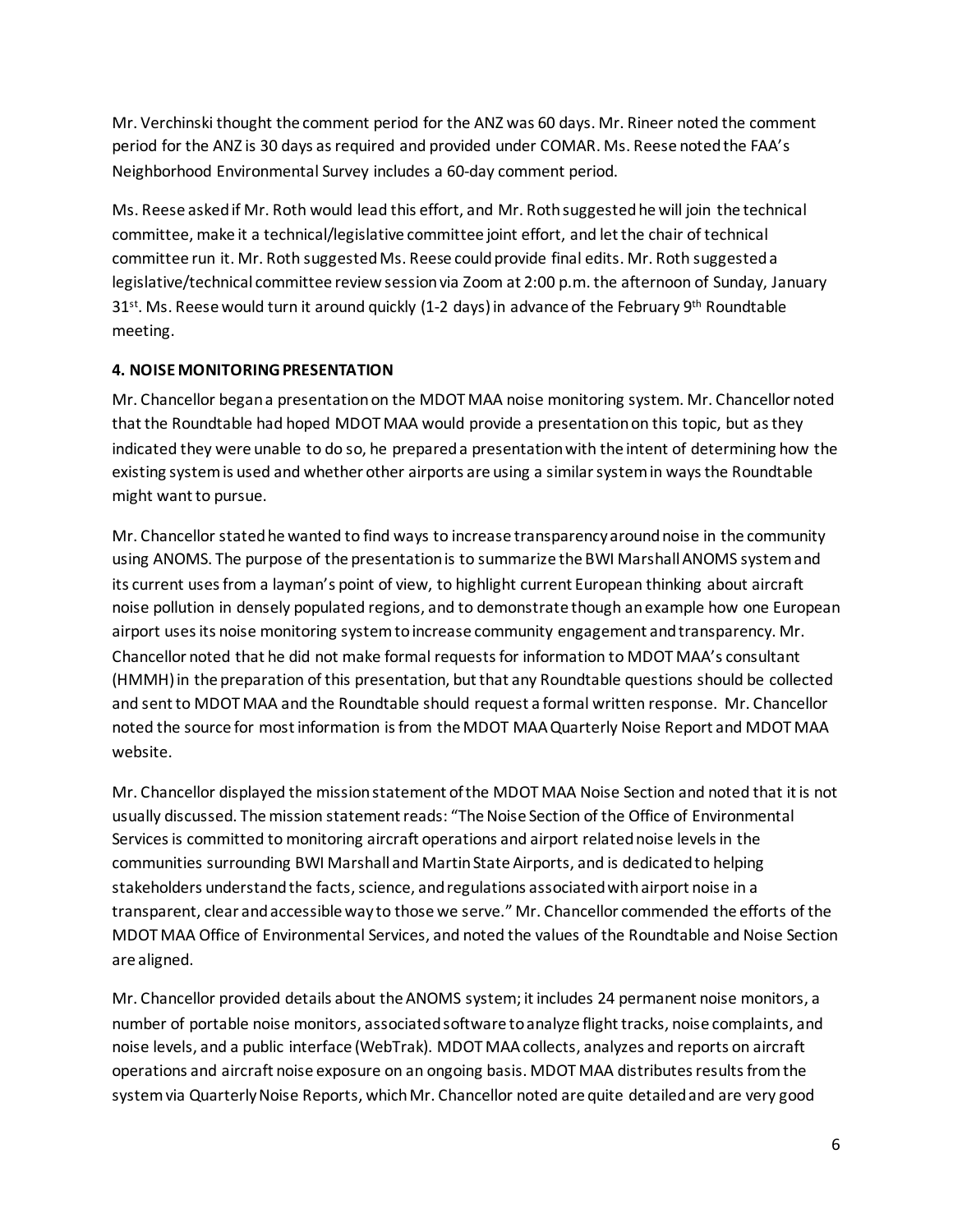reports. Mr. Chancellor presented a graphic showing the 24 permanent noise monitors and noted the permanent noise monitor farthest west is located at the MDOT Motor Vehicle Administration (MVA) station in Columbia off of Broken Land Parkway, and the furthestsouth is located at Benfield Elementary School. He noted the monitors are not always located in areas where most noise complaints originate from, including areas such as Lake Elkhorn, Howard County GeneralHospital, and other areas on the Annapolis peninsula.

Mr. Chancellor noted that ANOMS is used to derive flight tracks, and that an earlier presentationnoted that the system was integrated with FAA radar, but Mr. Chancellor wasn't sure that this remains true. ANOMS provides input for tables of aircraft and community noise sources, and the results are used to compile and map quarterly noise complaints and complainants per community.

Mr. Chancellor discussed a study published by the European Parliament from July 2020, entitled "Impact of aircraft noise pollution on residents of large cities" (available at

[https://www.europarl.europa.eu/RegData/etudes/STUD/2020/650787/IPOL\\_STU\(2020\)650787\\_EN.pdf\)](https://www.europarl.europa.eu/RegData/etudes/STUD/2020/650787/IPOL_STU(2020)650787_EN.pdf)

. Mr. Chancellor was careful to describe the issue as noise pollution. The report provides a good summary of how Europeans are starting to see jet aircraft noise as a significant health risk in the EU. Mr. Chancellor highlighted the study's findings, including that competent authorities (often local governments) may set voluntary or regulated noise limits, applying to all noise sources under their jurisdiction (similar to the Maryland Environmental Noise Act of 1974); that an airport itself may declare voluntary noise limits as part of its commitment to engagement and transparency with the local community; and that in order to manage the complexities, it is becoming more and more common in Europe for airports to procure and implement noise and track keeping systems (NTK) which provide, at varying levels of sophistication, a way to monitor and manage the noise generated from flights into and out of the airport.

Mr. Chancellor noted that the EU is considering the need to modify the noise standardin use currently. He noted that the study stated that just by having an NTK system it is possible for an airport to claim that it is monitoring noise levels and distribution and thereby is in a position to manage aircraft noise to some degree and to better understand and respond to community concerns; that a NTK system may also be used to provide more specific responses to individual complaints relating to single flight events and allows more general statistical analysis of complaints distribution and the compilation of regular complaints and noise distribution reports; and that with appropriate skills, noise monitoring can be used to verify noise contour modeling results. Mr. Chancellor noted that, with the new ANOMS system, MDOT MAA is better equipped to monitor noise levels and provide more specific responses. He further emphasized that MDOT MAA may be able to use ANOMS to verify noise modeling results.

Mr. Chancellor described the efforts of Zurich Airport, similar in many ways to BWI Marshall. Zurich Airport has 14 fixed monitoring terminal and provide a monthly noise bulletin on overall noise exposure and aircraft noise pollution at all fixed terminals. He highlighted that the report includes daily noise monitoring results, community noise and is easy to find on their website.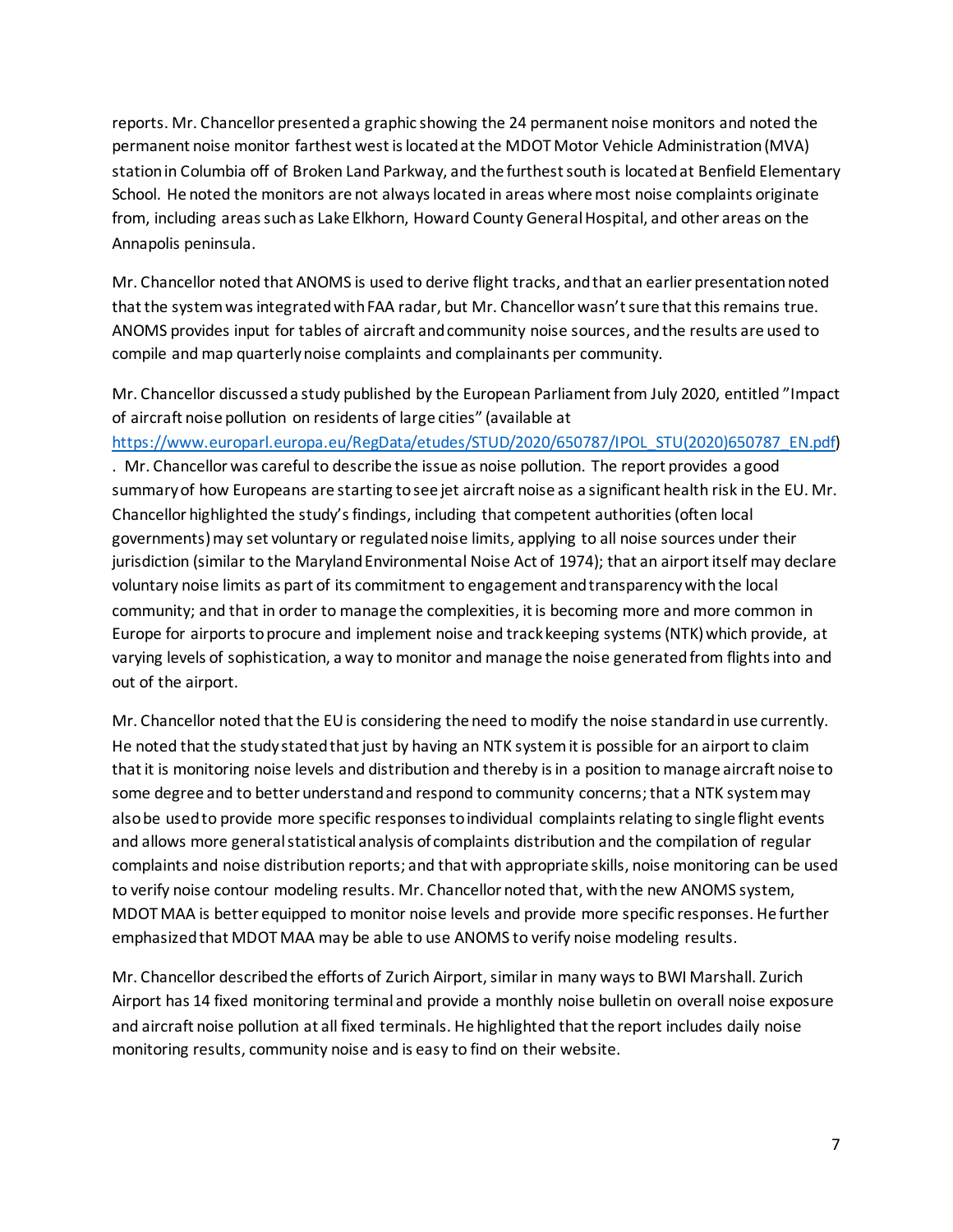Mr. Chancellor outlined their process of noise mapping. The Swiss Noise Abatement Ordinance stipulates that aircraft noise emissions must be determined by calculation which are performed by the independent Swiss Federal Laboratories for Materials Testing and Research. Mr. Chancellor presented an aircraft noise map showing areas where thresholds have been exceeded. He noted that the Zurich Airport runway configuration is very similar to BWI Marshall, but is used differently. He noted that the map isn't developed using only modeling, but rather it is based on monitoring and all operations in airspace, and shows noise levels at lower levels. The map presents a second look at what an airport thought was happening by showing what actually happened.

Similar to what Maryland does with the ANZ, through the Spatial Planning Act of 1979, the Swiss categorize noise levels over land use by using a planning value, an impact threshold, and an alarm value, by levels (I through IV). They translate into actions the airports have to take, but with leeway that takes into account complexity. Mr. Chancellor noted that this shows that policy can drive behavior.

The next slide presented the sensitivity levels (I through IV) and how they apply to different land use zones (i.e. sensitivity level II in zones in which operations that emit noise are not permitted, notably in residential zones and zones for public buildings and installations). Mr. Chancellor highlighted the footnote that stated that parts of land use zones rated as sensitivity levels I or II may be assigned the next higher level if they are already exposed to noise, such as a level 3 zone with noise that can be treated as level IV (industrial) zone. He noted that the noise levels from BWI Marshall operations are similar in residential zones as it is in industrial zones. This may be a way to update COMAR – to acknowledge that areas saturated with noise may require mitigation.

Mr. Chancellor presented his tentative takeaways. MDOT MAA has a state-of-the-art noise monitoring system because of the good work of MDOT MAA, and that with appropriate skills and institutional willingness, ANOMS could be used to increase community engagement, frequency of reporting, and transparency. ANOMS could be used to verify noise contour modeling results. Lastly, there may be a role for COMAR in managing heavy jet airplane noise pollution.

Mr. Roth called attention to the slide with four tiers of noise levels, and noted that the impacts of NextGen could be described using a similar methodology, as NextGen moved flight paths out of industrial areas and into residential areas. Ms. Higgs agreed and noted that communities around the Severn River in many cases predate the Airport. Mr. Verchinski appreciated the presentation, and noted the age of the DNL metric. Air traffic in the 1970's and 1980's was very different and there was no use of hub and spoke system. The change has pulsed the sound into compact time intervals, with compression of noise that takes place within, for example, a 3-hour period. He stated there needs to be some attention to how airlines now operate and resultant noise impacts. Mr. Verchinski agreed with Ms. Higgs that communities are getting noise levels over 65 dB in pronounced peaks and that a 24-hour average metric doesn't help. Mr. Verchinski noted that he didn't have any noise problems until NextGen and was disappointed that the ANZ doesn't reference it.

Mr. Roth noted that the ANZ only tests on one criteria – whether aircraft noise is sobad that residential land uses won't be permitted. Mr. Roth noted that noise concerns extend beyond that singular criteria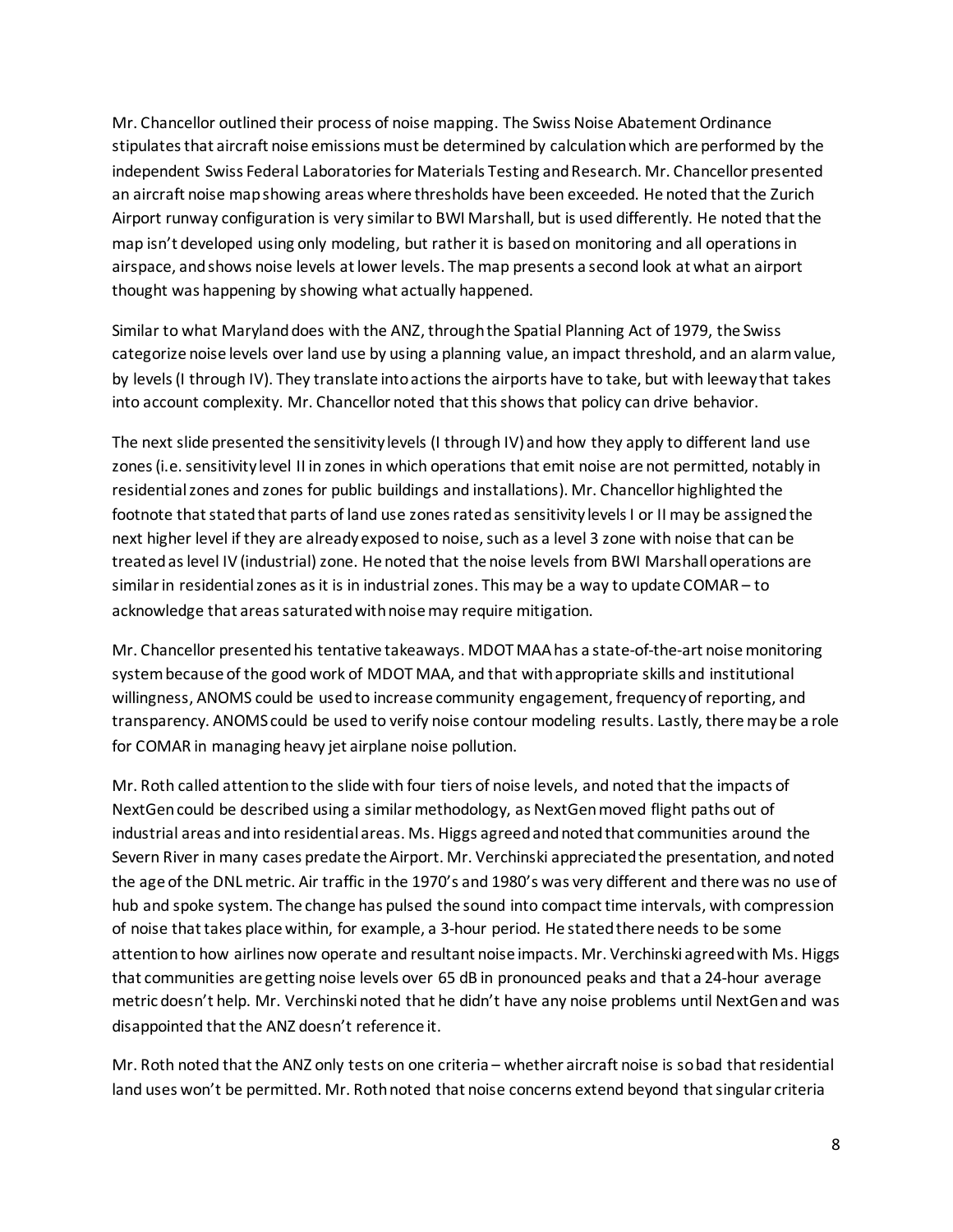and more gradation exists. Mr. Roth agreed the Zurich example could help inform a better law for Maryland residents. He noted a better law would consider whether a proposed increase in air traffic caused people to live in one sensitivity zone to experience noise impacts in a different zone.

Mr. Chancellor noted that nothing we do captures the experience under the flight paths, and that our focus is looking at noise from one runway at a time. Mr. Chancellor likened it to an effect similar to Doppler radar, flight frequency increases throughout the day such that the day is saturated with doppler noise. Mr. Chancellor noted that noise exists beyond directly underneath the flight corridors. Services like Airnoise.io help better capture noise complaints, and noise modeling needs to follow a similar process. He noted that when comparing 2030 and 2020 flight paths, by 2030 the local community is covered by flight tracks, and that there needs to be a way to question whether that is the intended result of public policy and a cost-benefit analysis.

Ms. Higgs noted that it doesn't help that BWI Marshall is a cash cow for Maryland. Growth of the airport provides revenue to the State of Maryland, and few other airports are owned by a state. Ms. Reese noted that the economic benefits (jobs and revenue) are used frequently by MDOT MAA as a defense. Ms. Reese noted that taxpayers pay for the damages caused by NextGen pollution, and that she has researched and presented on health studies regarding increases in cardiac incidents when she was the previously Roundtable chair, which translated to billions of dollars over a ten-year period. She noted that the ongoing health impact study is just scratching the surface, and that we need to quantify the losses caused by noise impacts. Ms. Higgs noted that individuals' health insurance are paying for the medical costs associated with these issues. Ms. Reese noted that State legislators are paying attention to the Roundtable's concerns, but passing legislation takes considerable time. The Roundtable's efforts are building credibility, but there are challenges to, for example, determining how to quantify shortened lifespans because of particulates and associated air quality concerns.

Mr. Reese noted that in Europe, NextGen (satellite) procedures are already heavily implemented and the results of noise exposure reflects that, pointing to the slide depicting the shape of the Zurich noise contours. He contrasted the rounded contours at BWI Marshall with the focused contours shown at Zurich.

## **5. CHAIR COMMENTS & DISCUSSION**

Ms. Reese introduced and displayed email communication with the MDOT MAA, for which she tracks the dates of submission and responses. She noted that MDOT MAA prefers inquiries come through the Chair and Vice Chair. Ms. Reese highlighted correspondence related to MDOT MAA's role with the Roundtable and that the perception is that MDOT MAA is pulling back from the Roundtable. At the end of November, Ms. Reese followed up with Mr. Paul Shank where he agreed to provide a brief on the ANZ and ANOMS. Before the meeting in December, Ms. Reese stated that Mr. Shank cancelled the briefs. Ms. Reese displayed the dates on which she asked the questions of MDOT MAA, including those submitted by Mr. Verchinski. Ms. Reese stated that the information she was requesting on the ANOMS and ANZ are relevant to the Roundtable's concerns, and she shared these concerns with Executive Director Ricky Smith. Ms. Reese read Mr. Smith's reply, including that MDOT MAA considers requested briefs a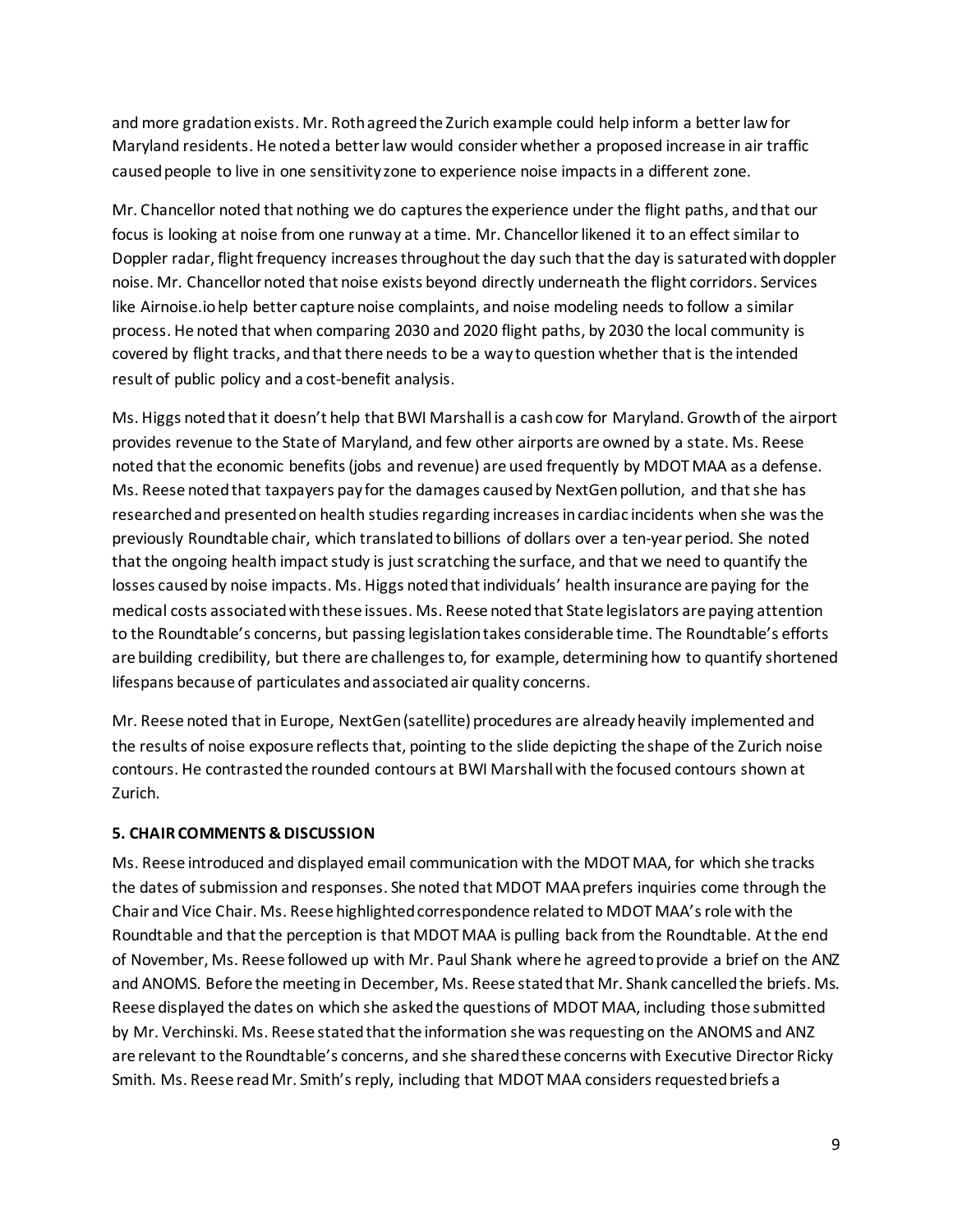deviation from the Roundtable's scope which is satisfied by the MAA's participating with the FAA PBN process.

Ms. Reese responded to Mr. Smith reiterating MAA support of the PBN process, but that the Roundtable's charter allows for the understanding of the noise monitoring system relative to what's been provided to the Roundtable. Many folks have shared concerns about the MDOT MAA's participation, and Ms. Reese does not receive a response to many inquiries. Ms. Reese reiterated that this is a real challenge and she is sorry that this is happening. She noted this differs from her experience when she was the chair previously. Ms. Higgs noted she was unclear of MDOT MAA roles and responsibilities, and that an organization chart would be helpful. Ms. Reese noted that MDOT MAA participation has changed and summarized MDOT MAA's administrative support to the Roundtable. Ms. Reese suggests maybe MDOT MAA is out of practice due to the time between the planned March 2020 meeting and the November 2020 meeting. Ms. Reese reiterated that she doesn't want the issue to look like it's on the Roundtable's end. The Roundtable includes a lot of talented and committed individuals who are working to make the airport better and fit into the community.

Mr. Reese addressed the November meeting minutes, and pointed out that in November, Mr. Shank stated that the current PBN proposals addressed everything at the airport. Mr. Reese, in November, stated that the Roundtable has always agreed to participate in an iterative process to change procedures at BWI. He stated that he appreciates MDOT MAA and HMMH support, and that the Roundtable cannot influence change without industry, MDOT MAA and HMMH. Mr. Reese is very worried that MDOT MAA is pulling back and his phrasing was intentional, and may be related to the apparent MDOT MAA drawback. The Roundtable does not feel that these potential procedures will solve everything.

Ms. Reese noted that FAA Regional Administrator Jennifer Solomon confirmed that there is a process to continue to submit requests related to air traffic procedures to FAA, via the IFP Gateway, and that FAA is more likely to accept changes when they include operator and Roundtable concurrence. Mr. Reese noted that the number of procedure suggestions in a Metroplex is directly related to the FAA's scheduling of resources to convene a PBN working group.

Mr. Verchinski stated that FAA has indicated that they are constantly in the process of making minor changesto procedures at different airports. Mr. Reese agreed and noted that FAA often tweaks procedures, but the Roundtable's proposed proceduresrepresent a major change and require a PBN Working Group. He reiterated that this does not mean the Roundtable believes all issues were addressed, but that tweaks to the procedures could be made quickly. Additional major changes are warranted to ensure a good quality of life for the most people around the airport.

Ms. Reese noted the importance of thanking those that have provide support, including Senator Lam, Senator Reilly, and Delegate Hill. She noted Senator Lam and Senator Reilly deserve special thanks as they attended Roundtable meetings and pledged their support, and have delivered. She noted the health study bill passed last session but was vetoed by Governor Hogan, however funding has been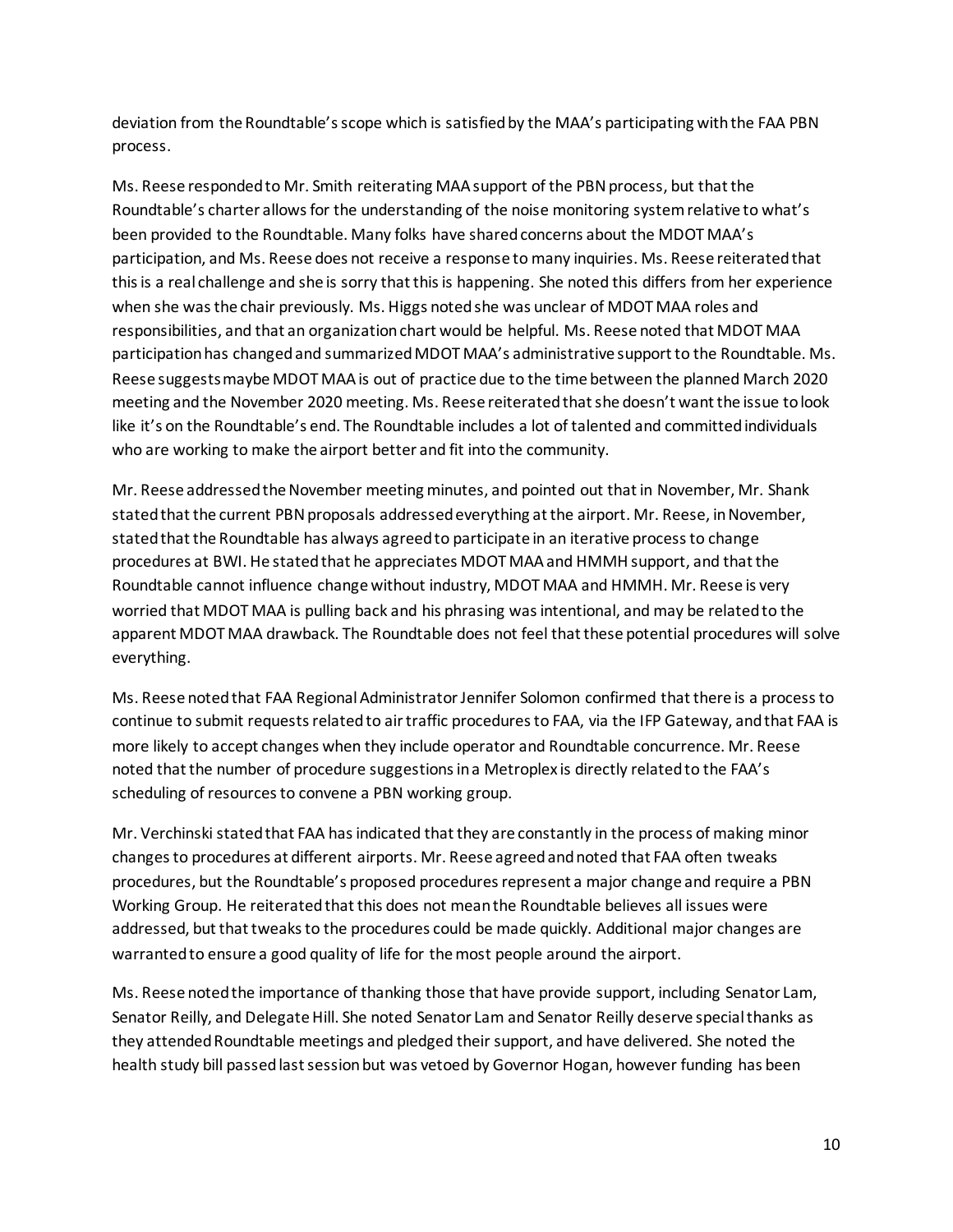provided and the study is moving forward and actively underway. Ms. Reese will provide an update at the February meeting.

Ms. Reese has asked MDOT MAA to give special recognition to Adam Scholten, formerly of HMMH, for his excellent work and diligence. She asked if anyone has an idea of any awards that might be appropriate, please let her know. Ms. Reese noted that everyone on the Roundtable deserves thanks; and the members are doing an incredible job. This Roundtable has not been divided and the Airport's namesake, Thurgood Marshall, would be proud of the work the Roundtable is undertaking.

Ms. Jung and Ms. Reese will be meeting with Senator Van Hollen's office, perhaps in the next week, to discuss efforts at the Federal level. An update will be provided at the February meeting.

# **6. COMMITTEEUPDATES**

Ms. Reese provided an update on the Roundtable Technical and Communication committees.

The Technical Committee had lost member Paul Harrell, but as of this evening gained Mr. Roth's participation. Membership includes Mr. Chancellor, Mr. Reese and Mr. Austin Holley, but new members are always welcome. Mr. Reese stated that there is plenty of work to go around.

Mr. Holley asked Ms. Reese about an email he sent requesting the coordinates of some of the waypoints associated with the Roundtable's proposed procedures, in the event that FAA proposes any changes or rejects any Roundtable proposal. Mr. Reese suggested that the information is readily available and can be obtained from HMMH, through MDOT MAA.

For the Communications Committee, Ms. Reese stated that Ms. Barbara Deckert is no longer a member of the Roundtable or the Communications Committee. Moving forward, Ms. Higgs volunteered to serve on the committee but was not sure she wanted to serve as Chair, and that she had volunteered to assist in the past. Ms. Reese suggested that Ms. Higgs be the point person to compile comments on meeting minutes, and that Ms. Reese could draft press releases and support Ms. Higgs. Ms. Higgs noted she would like to see more activity from the Communication Committee and noted that many in the community do not know the Roundtable exists. She noted it can be difficult to get articles published in newspapers. One issue is that we aren't clear with what is being done with the data that MDOT MAA collects (i.e. noise reports). Ms. Kim Pruim also volunteered to assist with efforts of the Communications Committee.

In the comments, Mr. Ramond Robinson had offered assistance to the Roundtable to in reaching out to Secretary Slater to improve MDOT MAA responsiveness.

Mr. Holley noted that he serves as the Airport Noise Chair of the Greater Severna Park Council and relays information to that group, and will continue to do so over the next few years. Ms. Higgs commended Mr. Holley's efforts, and noted that Crownsville does not have a homeowner's association (and therefore is not included in the Greater Severna Park Council) but does have a bimonthly publication. Ms. Reese stated that a newsletter would be great if it could be done and that the Roundtable has emails of communities and community associations.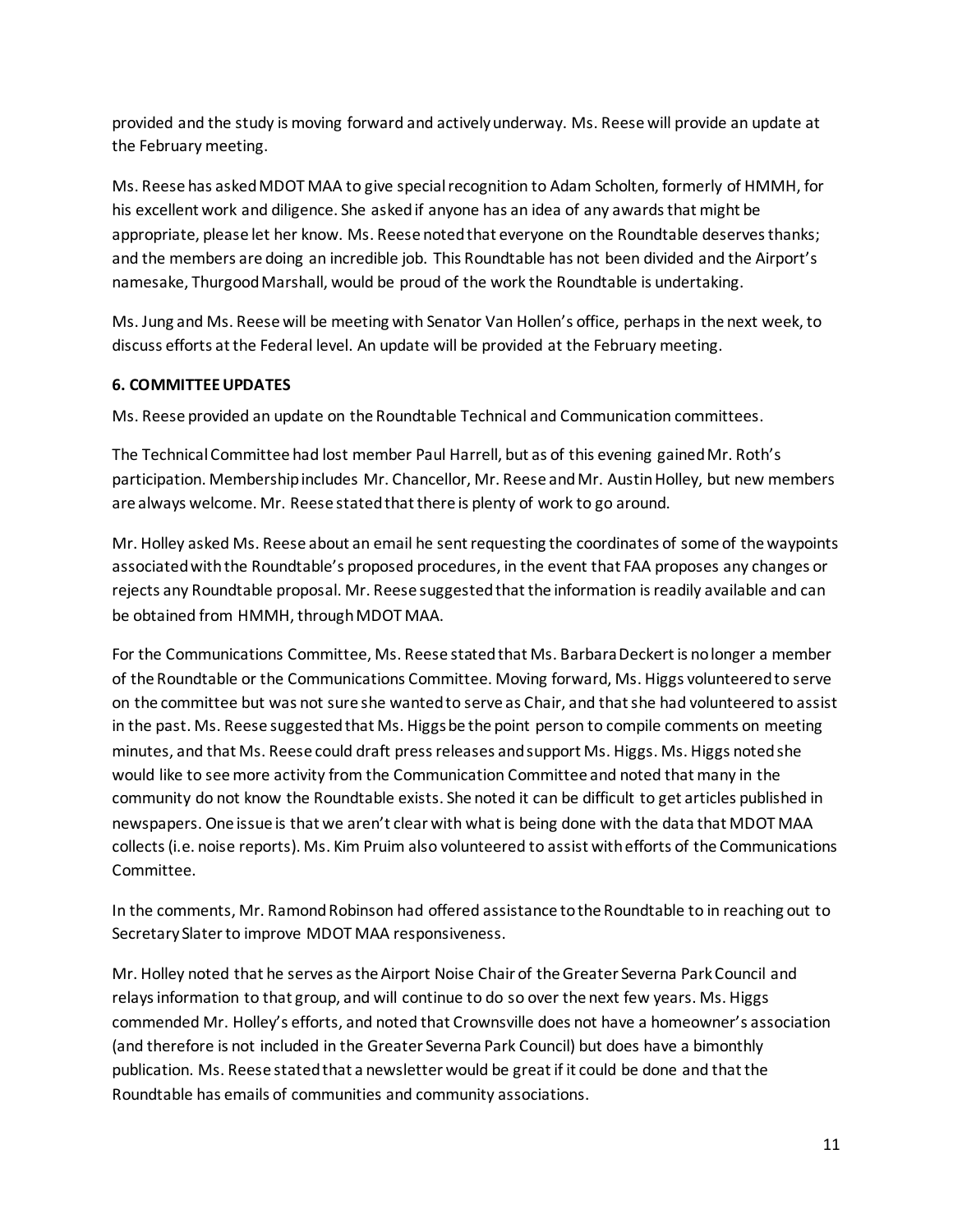Ms. Reese noted that the Roundtable has a number of new members, and that she recognizes it is hard for new members to capture all of the organizational knowledge possessed by others on the Roundtable. As such, Ms. Reese suggested a quarterly or twice a year informal session to answer questions for new members, and that she would reach out to new members and veterans.

# **7. PUBLIC COMMENT**

Mr. Rineer noted that any of the six attendees could raise their hand to speak. Ms. Reese noted that she hoped the lack of participation wasn't because the Roundtable meeting wasn't advertised for a sufficient amount of time.

**Mr. Kenneth Phillips,** River Meadows Drive in Oakland Mills, noted that he appreciatesthe Roundtable's efforts and he believes the Roundtable is on the right track. Mr. Phillips noted that he had consulted the Airport Noise Zone prior to purchasing his home but has experienced excessive noise since he moved in. He is a regulatory research scientist working for a government regulatory agency and collected aircraft noise recordings (pre-Covid). He compared aircraft noise recordings to noise from Route 29 and concluded aircraft noise represents three times the noise of nearby Route 29.

Mr. Phillips suggested there needs to be a legislative change to illustrate to congressional representatives that while planning and construction of highways like Route 29 takes decades, FAA was able to implement changes for flight procedures overnight, without actual noise measurements and no public involvement. He further stated that a problem with 65 DNL is that it is comparing noise to an unrealistic source. Comparing aircraft noise to highway noise, which is real and tangible, would be more beneficial.

Mr. Phillips stated that another issue with the use of DNL is that it uses A-weighting, which accounts for the range of human hearing, and removes the impact of lower frequency noises which penetrate homes. Mr. Phillips noted low frequencies are harder to block with white noise machines. He noted that USDOT has done a study on aircraft noise, which he concluded that low frequency noise causes the feeling of oppression. He noted that highway noise is not an issue and can be soothing like white noise. Mr. Phillips agreed with Mr. Verchinski's earlier comment that concentrating aircraft in small time periods can cause DNL of 65 dB for short periods of time, and that working from home means he is constantly hearing this noise.

Ms. Reese requested Mr. Phillips' email as she would like to reach out to him, and that she appreciated his comments. Mr. Holley agreed and noted his desire for further involvement of Mr. Phillips on the Roundtable.

Mr. Roth stated that the NextGen program went through the same NEPA process as a highway project, and that it was important for the Roundtable to ensure they are being truthful about the situation. Ms. Reese asked whether NextGen was implemented via a Categorical Exclusion, and Mr. Roth noted that all of FAA's proposal (i.e NEPA documents) are publicly available. He noted the issue was that after FAA public meetings, the Finding of No Significant Impact(FONSI) that FAA issued allowed FAA to implement something different than what was presented. Ms. Higgs noted that those outcomes are the same.